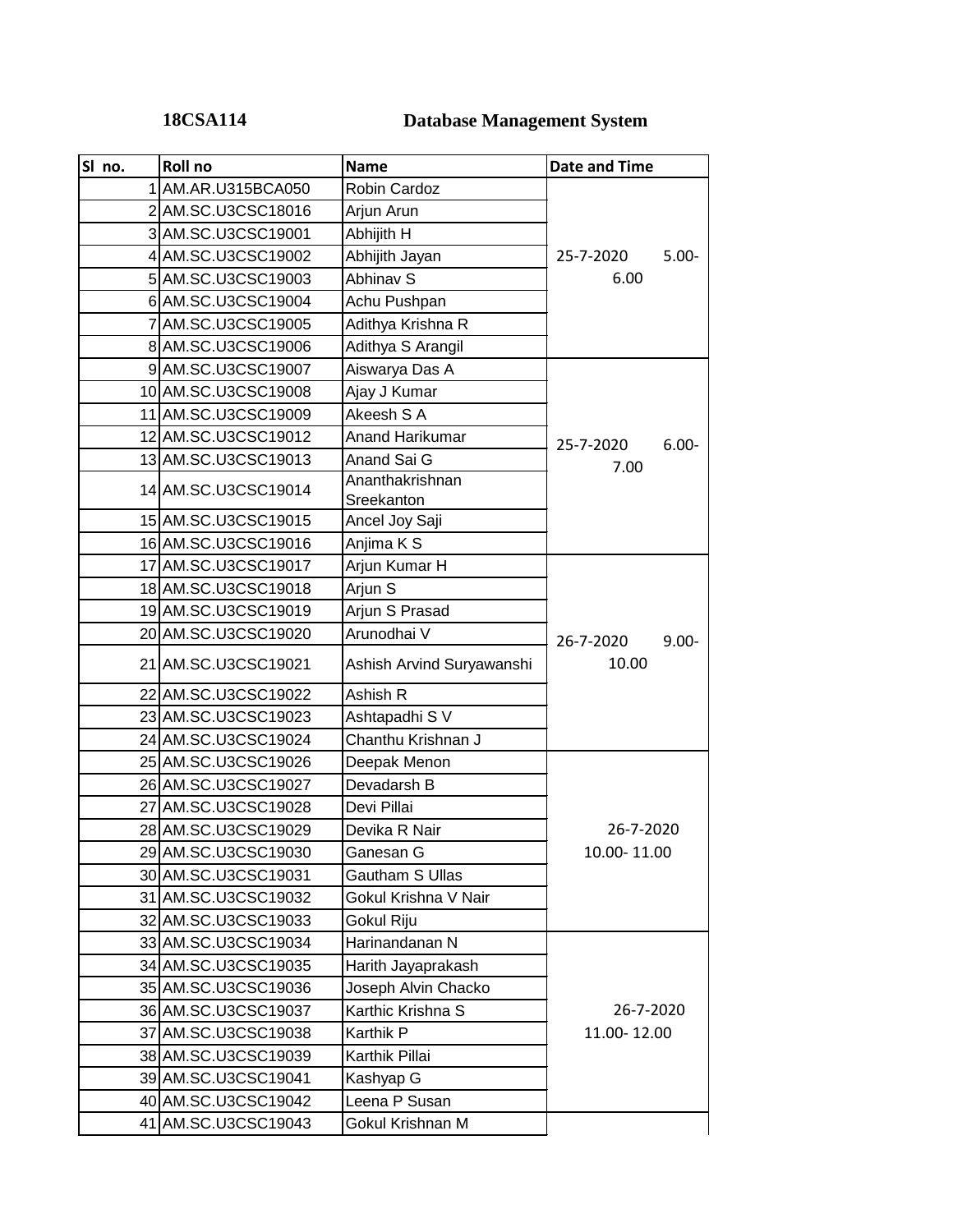| 42 AM.SC.U3CSC19044 | Maneesh Shibu            |               |
|---------------------|--------------------------|---------------|
| 43 AM.SC.U3CSC19045 | Maneesha Shibu           |               |
| 44 AM.SC.U3CSC19046 | Manu Mohan L             | 26-7-2020     |
| 45 AM.SC.U3CSC19047 | Midhun Manu              | 12.00-1.00    |
| 46 AM.SC.U3CSC19048 | Mitul S Anil             |               |
| 47 AM.SC.U3CSC19049 | Najiya Hassan            |               |
| 48 AM.SC.U3CSC19050 | Nandini Sathyan S        |               |
| 49 AM.SC.U3CSC19051 | Parvathy Priya M         |               |
| 50 AM.SC.U3CSC19052 | Prajoyt Motiram Fadtare  |               |
| 51 AM.SC.U3CSC19053 | R Padmanabhan            |               |
| 52 AM.SC.U3CSC19054 | Rahul Gopinath           | 26-7-2020     |
| 53 AM.SC.U3CSC19055 | Raj Udayan               | $2.00 - 3.00$ |
| 54 AM.SC.U3CSC19056 | Sreelakshmi S            |               |
| 55 AM.SC.U3CSC19057 | Sreelekshmi Deepa Kumari |               |
| 56 AM.SC.U3CSC19058 | Sruthi M S               |               |
| 57 AM.SC.U3CSC19059 | Sundharesa Ramanaa A P   |               |
| 58 AM.SC.U3CSC19060 | Unnikannan P             |               |
| 59 AM.SC.U3CSC19061 | Vaishnavi S R            |               |
| 60 AM.SC.U3CSC19062 | Vidhun K                 | 26-7-2020     |
| 61 AM.SC.U3CSC19063 | Vignesh R                | $3.00 - 4.00$ |
| 62 AM.SC.U3CSC19064 | Vinayak P Anand          |               |
| 63 AM.SC.U3CSC19065 | Vishnu Prakash A         |               |
| 64 AM.SC.U3CSC19066 | Vyshnavi S Pillai        |               |
| 65 AM.SC.U3CSC19067 | Arun M                   |               |
| 66 AM.SC.U3CSC19068 | Anjuraj J                |               |
| 67 AM.SC.U3CSC19069 | Harinarayanan R          | 26-7-2020     |
| 68 AM.SC.U3CSC19501 | Megha Babu               | 4.00-4.30.00  |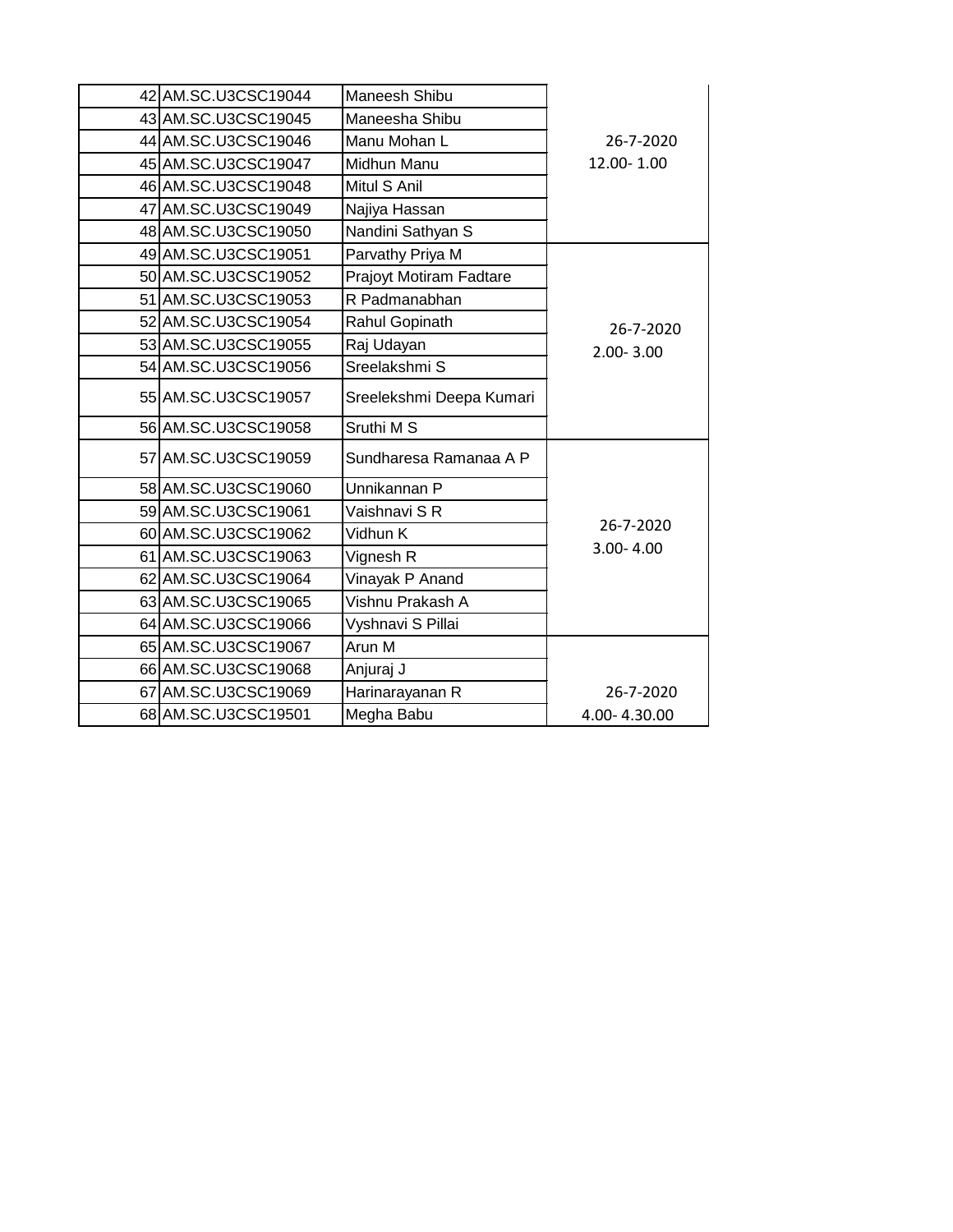#### **18CSA11-COMPUTER ORGANIZATION**

| <b>SL.No</b> | <b>RollNo</b>       | <b>Student Name</b>        | <b>Time</b>                        |
|--------------|---------------------|----------------------------|------------------------------------|
|              | 1 AM.SC.U3CSC19001  | Abhijith H                 |                                    |
|              | 2 AM.SC.U3CSC19002  | Abhijith Jayan             |                                    |
|              | 3 AM.SC.U3CSC19003  | Abhinav S                  |                                    |
|              | 4 AM.SC.U3CSC19004  | Achu Pushpan               |                                    |
|              | 5 AM.SC.U3CSC19005  | Adithya Krishna R          | Date: 30-07-2020                   |
|              | 6 AM.SC.U3CSC19006  | Adithya S Arangil          | 9.00 AM-11 AM                      |
|              | 7 AM.SC.U3CSC19007  | Aiswarya Das A             |                                    |
|              | 8 AM.SC.U3CSC19008  | Ajay J Kumar               |                                    |
|              | 9 AM.SC.U3CSC19009  | Akeesh S A                 |                                    |
|              | 10 AM.SC.U3CSC19012 | Anand Harikumar            |                                    |
|              | 11 AM.SC.U3CSC19013 | Anand Sai G                |                                    |
|              | 12 AM.SC.U3CSC19014 | Ananthakrishnan Sreekanton |                                    |
|              | 13 AM.SC.U3CSC19015 | Ancel Joy Saji             |                                    |
|              | 14 AM.SC.U3CSC19016 | Anjima K S                 |                                    |
|              | 15 AM.SC.U3CSC19017 | Arjun Kumar H              | Date: 30-07-2020<br>11             |
|              | 16 AM.SC.U3CSC19018 | Arjun S                    | AM - 1 PM                          |
|              | 17 AM.SC.U3CSC19019 | Arjun S Prasad             |                                    |
|              | 18 AM.SC.U3CSC19020 | Arunodhai V                |                                    |
|              | 19 AM.SC.U3CSC19021 | Ashish Arvind Suryawanshi  |                                    |
|              | 20 AM.SC.U3CSC19022 | Ashish R                   |                                    |
|              | 21 AM.SC.U3CSC19023 | Ashtapadhi S V             |                                    |
|              | 22 AM.SC.U3CSC19024 | Chanthu Krishnan J         |                                    |
|              | 23 AM.SC.U3CSC19026 | Deepak Menon               |                                    |
|              | 24 AM.SC.U3CSC19027 | Devadarsh B                |                                    |
|              | 25 AM.SC.U3CSC19028 | Devi Pillai                | Date: 30-07-2020<br>$\overline{2}$ |
|              | 26 AM.SC.U3CSC19029 | Devika R Nair              | PM - 4PM                           |
|              | 27 AM.SC.U3CSC19030 | Ganesan G                  |                                    |
|              | 28 AM.SC.U3CSC19031 | <b>Gautham S Ullas</b>     |                                    |
|              | 29 AM.SC.U3CSC19032 | Gokul Krishna V Nair       |                                    |
|              | 30 AM.SC.U3CSC19033 | Gokul Riju                 |                                    |
|              | 31 AM.SC.U3CSC19034 | Harinandanan n             |                                    |
|              | 32 AM.SC.U3CSC19035 | Harith Jayaprakash         |                                    |
|              | 33 AM.SC.U3CSC19036 | Joseph Alvin Chacko        |                                    |
|              | 34 AM.SC.U3CSC19037 | Karthic Krishna S          |                                    |
|              | 35 AM.SC.U3CSC19038 | Karthik P                  |                                    |
|              | 36 AM.SC.U3CSC19039 | Karthik Pillai             |                                    |
|              | 37 AM.SC.U3CSC19041 | Kashyap G                  |                                    |
|              | 38 AM.SC.U3CSC19042 | Leena P Susan              | Date: 30-07-2020<br>4              |
|              | 39 AM.SC.U3CSC19043 | Gokul Krishnan M           | <b>PM - 6 PM</b>                   |
|              | 40 AM.SC.U3CSC19044 | Maneesh Shibu              |                                    |
|              | 41 AM.SC.U3CSC19045 | Maneesha Shibu             |                                    |
|              | 42 AM.SC.U3CSC19046 | Manu Mohan L               |                                    |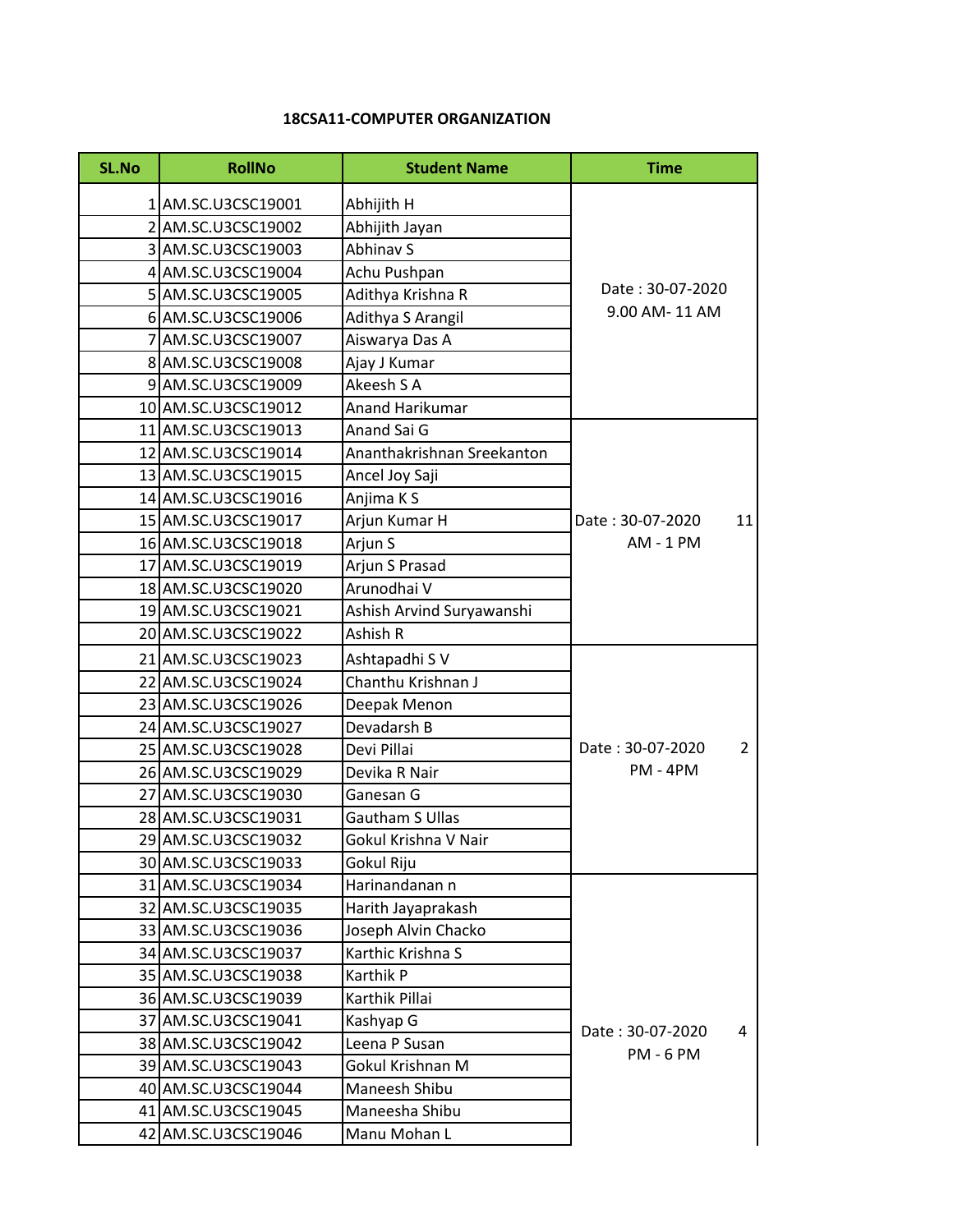|            | Midhun Manu              | 43 AM.SC.U3CSC19047 |  |
|------------|--------------------------|---------------------|--|
|            | Mitul S Anil             | 44 AM.SC.U3CSC19048 |  |
|            | Najiya Hassan            | 45 AM.SC.U3CSC19049 |  |
|            | Nandini Sathyan S        | 46 AM.SC.U3CSC19050 |  |
|            | Parvathy Priya M         | 47 AM.SC.U3CSC19051 |  |
|            | Prajoyt Motiram Fadtare  | 48 AM.SC.U3CSC19052 |  |
|            | Padmanabhan R            | 49 AM.SC.U3CSC19053 |  |
|            | Rahul Gopinath           | 50 AM.SC.U3CSC19054 |  |
|            | Raj Udayan               | 51 AM.SC.U3CSC19055 |  |
|            | Sreelakshmi S            | 52 AM.SC.U3CSC19056 |  |
|            | Sreelekshmi Deepa Kumari | 53 AM.SC.U3CSC19057 |  |
|            | Sruthi M S               | 54 AM.SC.U3CSC19058 |  |
| 30-07-2020 | Sundharesa Ramanaa A P   | 55 AM.SC.U3CSC19059 |  |
| 7 PM-9 PM  | Unnikannan P             | 56 AM.SC.U3CSC19060 |  |
|            | Vaishnavi S R            | 57 AM.SC.U3CSC19061 |  |
|            | Vidhun K                 | 58 AM.SC.U3CSC19062 |  |
|            | Vignesh R                | 59 AM.SC.U3CSC19063 |  |
|            | Vinayak P Anand          | 60 AM.SC.U3CSC19064 |  |
|            | Vishnu Prakash A         | 61 AM.SC.U3CSC19065 |  |
|            | Vyshnavi S Pillai        | 62 AM.SC.U3CSC19066 |  |
|            | Arun M                   | 63 AM.SC.U3CSC19067 |  |
|            | Anjuraj J                | 64 AM.SC.U3CSC19068 |  |
|            | Harinarayanan R          | 65 AM.SC.U3CSC19069 |  |
|            | Megha Babu               | 66 AM.SC.U3CSC19501 |  |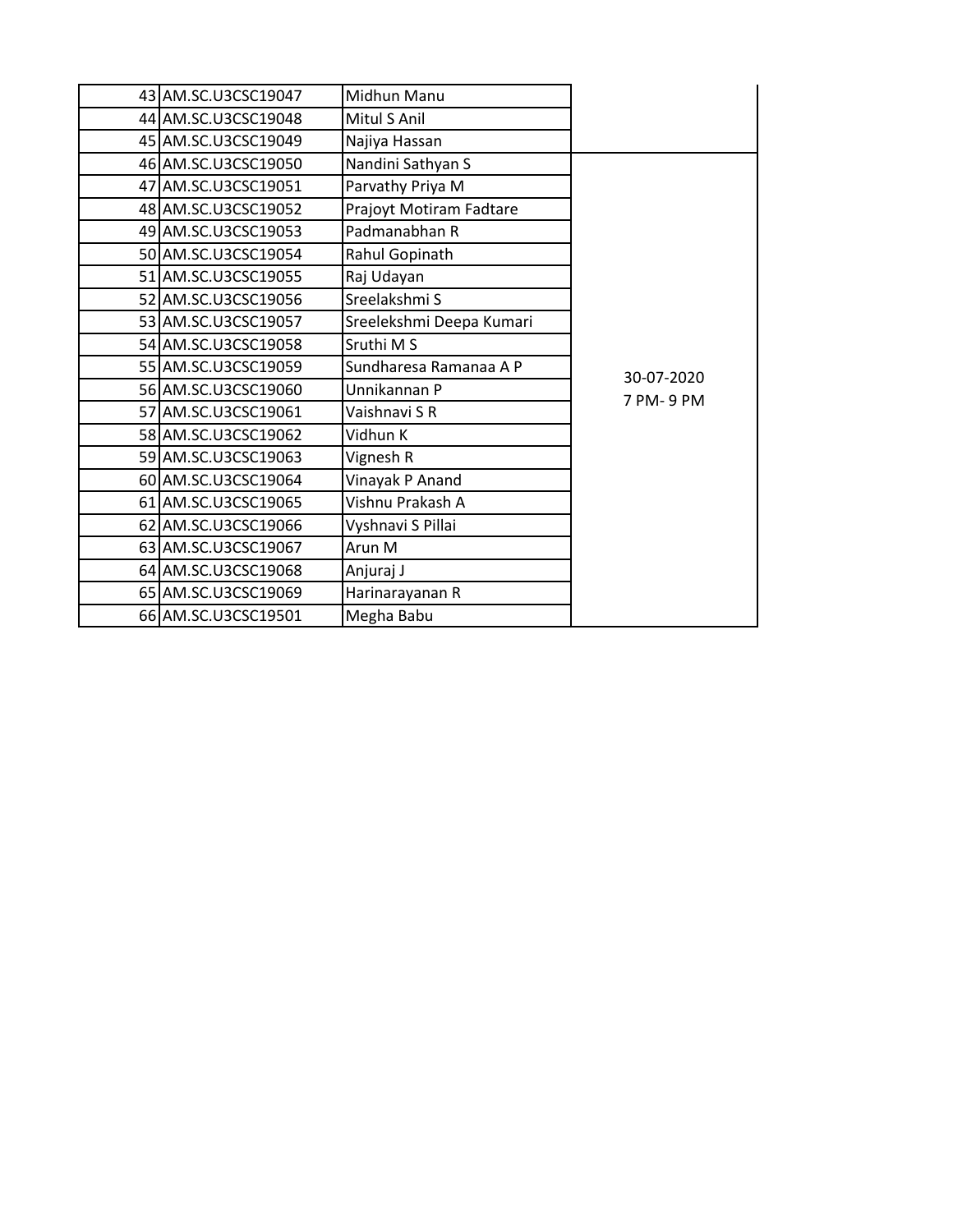### **18CSA113 Programming in C**

 $\overline{a}$ 

| SI no. | Roll no             | Name                          | <b>Date and Time</b>   |
|--------|---------------------|-------------------------------|------------------------|
|        | 1 AM.AR.U315BCA050  | Robin Cardoz                  |                        |
|        | 2 AM.SC.U3CSC18016  | Arjun Arun                    |                        |
|        | 3 AM.SC.U3CSC19001  | Abhijith H                    |                        |
|        | 4 AM.SC.U3CSC19002  | Abhijith Jayan                |                        |
|        | 5 AM.SC.U3CSC19003  | Abhinav S                     |                        |
|        | 6 AM.SC.U3CSC19004  | Achu Pushpan                  |                        |
|        | 7 AM.SC.U3CSC19005  | Adithya Krishna R             |                        |
|        | 8 AM.SC.U3CSC19006  | Adithya S Arangil             |                        |
|        | 9 AM.SC.U3CSC19007  | Aiswarya Das A                |                        |
|        | 10 AM.SC.U3CSC19008 | Ajay J Kumar                  |                        |
|        | 11 AM.SC.U3CSC19009 | Akeesh S A                    |                        |
|        | 12 AM.SC.U3CSC19012 | Anand Harikumar               |                        |
|        | 13 AM.SC.U3CSC19013 | Anand Sai G                   |                        |
|        | 14 AM.SC.U3CSC19014 | Ananthakrishnan<br>Sreekanton |                        |
|        | 15 AM.SC.U3CSC19015 | Ancel Joy Saji                |                        |
|        | 16 AM.SC.U3CSC19016 | Anjima K S                    |                        |
|        | 17 AM.SC.U3CSC19017 | Arjun Kumar H                 |                        |
|        | 18 AM.SC.U3CSC19018 | Arjun S                       |                        |
|        | 19 AM.SC.U3CSC19019 | Arjun S Prasad                |                        |
|        | 20 AM.SC.U3CSC19020 | Arunodhai V                   |                        |
|        | 21 AM.SC.U3CSC19021 | Ashish Arvind Suryawanshi     |                        |
|        | 22 AM.SC.U3CSC19022 | Ashish R                      |                        |
|        | 23 AM.SC.U3CSC19023 | Ashtapadhi S V                |                        |
|        | 24 AM.SC.U3CSC19024 | Chanthu Krishnan J            |                        |
|        | 25 AM.SC.U3CSC19026 | Deepak Menon                  |                        |
|        | 26 AM.SC.U3CSC19027 | Devadarsh B                   |                        |
|        | 27 AM.SC.U3CSC19028 | Devi Pillai                   |                        |
|        | 28 AM.SC.U3CSC19029 | Devika R Nair                 |                        |
|        | 29 AM.SC.U3CSC19030 | Ganesan G                     |                        |
|        | 30 AM.SC.U3CSC19031 | Gautham S Ullas               |                        |
|        | 31 AM.SC.U3CSC19032 | Gokul Krishna V Nair          |                        |
|        | 32 AM.SC.U3CSC19033 | Gokul Riju                    |                        |
|        | 33 AM.SC.U3CSC19034 | Harinandanan N                | 2nd August (Whole Day) |
|        | 34 AM.SC.U3CSC19035 | Harith Jayaprakash            |                        |
|        | 35 AM.SC.U3CSC19036 | Joseph Alvin Chacko           |                        |
|        | 36 AM.SC.U3CSC19037 | Karthic Krishna S             |                        |
|        | 37 AM.SC.U3CSC19038 | Karthik P                     |                        |
|        | 38 AM.SC.U3CSC19039 | Karthik Pillai                |                        |
|        | 39 AM.SC.U3CSC19041 | Kashyap G                     |                        |
|        | 40 AM.SC.U3CSC19042 | Leena P Susan                 |                        |
|        | 41 AM.SC.U3CSC19043 | Gokul Krishnan M              |                        |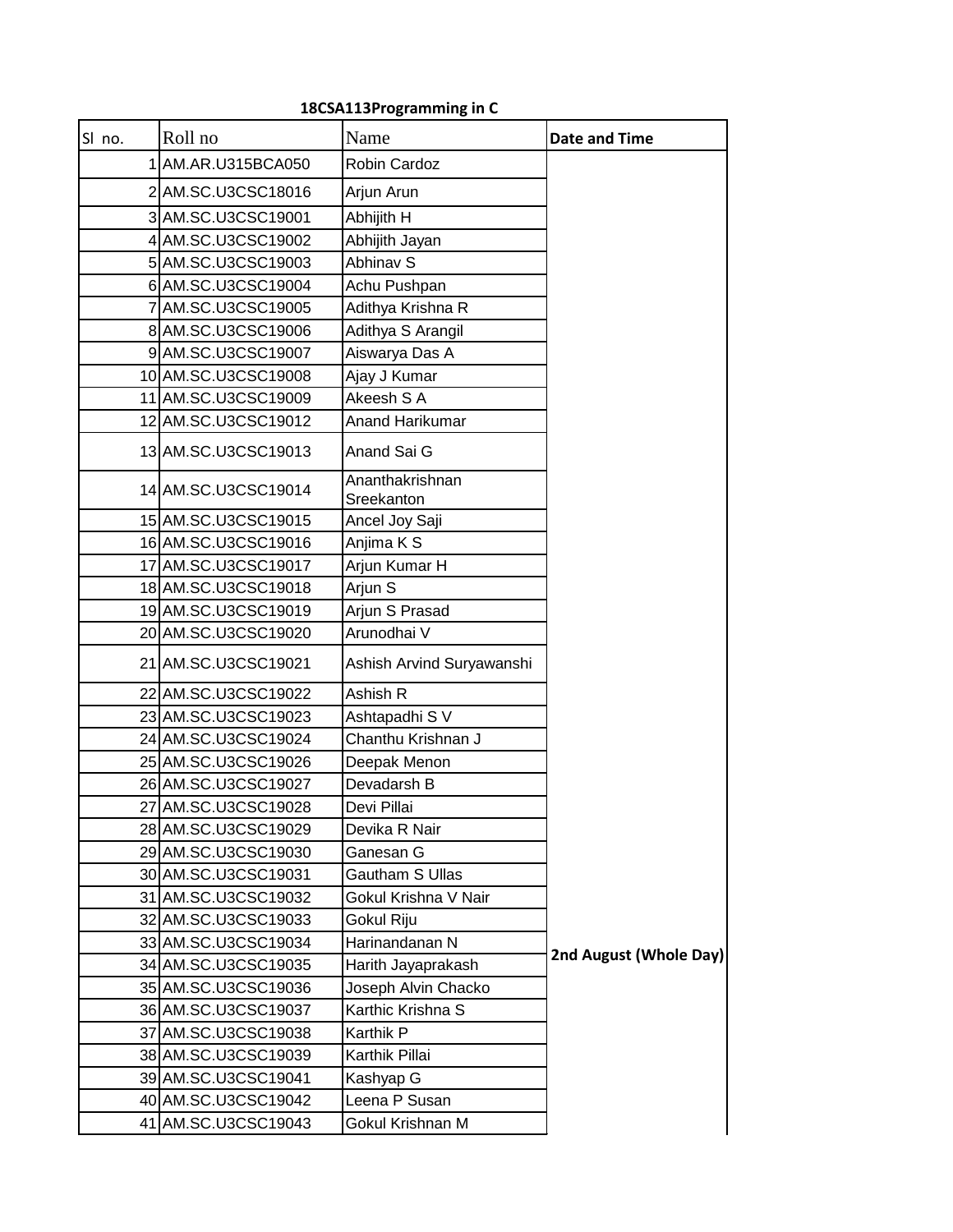| 42 AM.SC.U3CSC19044 | Maneesh Shibu            |
|---------------------|--------------------------|
| 43 AM.SC.U3CSC19045 | Maneesha Shibu           |
| 44 AM.SC.U3CSC19046 | Manu Mohan L             |
| 45 AM.SC.U3CSC19047 | Midhun Manu              |
| 46 AM.SC.U3CSC19048 | Mitul S Anil             |
| 47 AM.SC.U3CSC19049 | Najiya Hassan            |
| 48 AM.SC.U3CSC19050 | Nandini Sathyan S        |
| 49 AM.SC.U3CSC19051 | Parvathy Priya M         |
| 50 AM.SC.U3CSC19052 | Prajoyt Motiram Fadtare  |
| 51 AM.SC.U3CSC19053 | R Padmanabhan            |
| 52 AM.SC.U3CSC19054 | Rahul Gopinath           |
| 53 AM.SC.U3CSC19055 | Raj Udayan               |
| 54 AM.SC.U3CSC19056 | Sreelakshmi S            |
| 55 AM.SC.U3CSC19057 | Sreelekshmi Deepa Kumari |
| 56 AM.SC.U3CSC19058 | Sruthi M S               |
| 57 AM.SC.U3CSC19059 | Sundharesa Ramanaa A P   |
| 58 AM.SC.U3CSC19060 | Unnikannan P             |
| 59 AM.SC.U3CSC19061 | Vaishnavi S R            |
| 60 AM.SC.U3CSC19062 | Vidhun K                 |
| 61 AM.SC.U3CSC19063 | Vignesh R                |
| 62 AM.SC.U3CSC19064 | Vinayak P Anand          |
| 63 AM.SC.U3CSC19065 | Vishnu Prakash A         |
| 64 AM.SC.U3CSC19066 | Vyshnavi S Pillai        |
| 65 AM.SC.U3CSC19067 | Arun M                   |
| 66 AM.SC.U3CSC19068 | Anjuraj J                |
| 67 AM.SC.U3CSC19069 | Harinarayanan R          |
| 68 AM.SC.U3CSC19501 | Megha Babu               |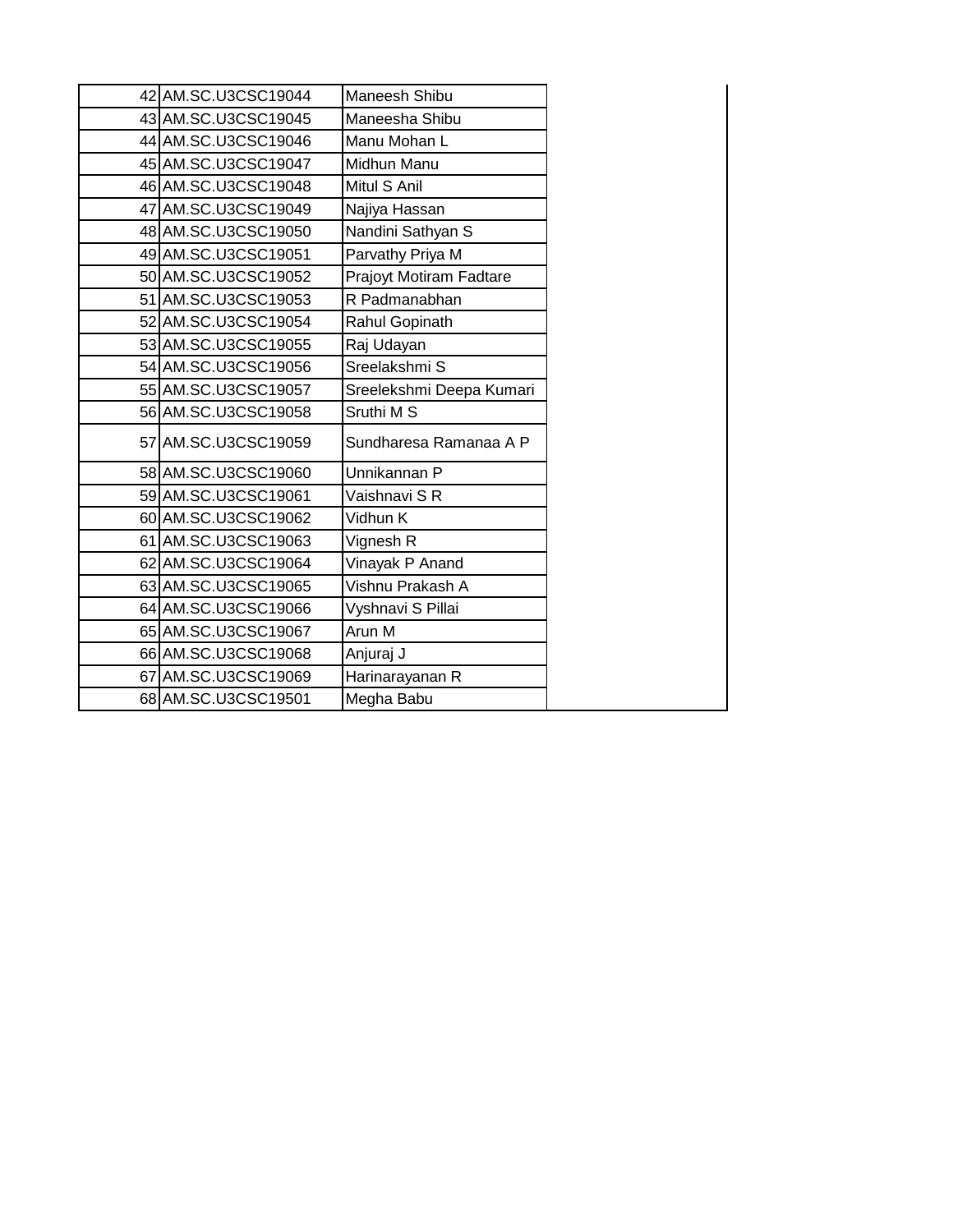|        | 18MAT112            | <b>Discrete Mathematics</b> |                      |
|--------|---------------------|-----------------------------|----------------------|
| SI no. | Roll no             | <b>Name</b>                 | <b>Date and Time</b> |
|        | 1 AM.SC.U3CSC19001  | Abhijith H                  |                      |
|        | 2 AM.SC.U3CSC19002  | Abhijith Jayan              |                      |
|        | 3 AM.SC.U3CSC19003  | Abhinav S                   |                      |
|        | 4 AM.SC.U3CSC19004  | Achu Pushpan                |                      |
|        | 5 AM.SC.U3CSC19005  | Adithya Krishna R           | 22/07/2020           |
|        | 6 AM.SC.U3CSC19006  | Adithya S Arangil           | 9.00 AM-10.00 AM     |
|        | 7 AM.SC.U3CSC19007  | Aiswarya Das A              |                      |
|        | 8 AM.SC.U3CSC19008  | Ajay J Kumar                |                      |
|        | 9 AM.SC.U3CSC19009  | Akeesh S A                  |                      |
|        | 10 AM.SC.U3CSC19012 | Anand Harikumar             | 22/07/2020           |
|        | 11 AM.SC.U3CSC19013 | Anand Sai G                 | 10.00 AM-11.00       |
|        | 12 AM.SC.U3CSC19014 | Ananthakrishnan Sreekanton  | AM                   |
|        | 13 AM.SC.U3CSC19015 | Ancel Joy Saji              |                      |
|        | 14 AM.SC.U3CSC19016 | Anjima K S                  |                      |
|        | 15 AM.SC.U3CSC19017 | Arjun Kumar H               |                      |
|        | 16 AM.SC.U3CSC19018 | Arjun S                     | 22/07/2020           |
|        | 17 AM.SC.U3CSC19019 | Arjun S Prasad              | 11.00 AM-12.00       |
|        | 18 AM.SC.U3CSC19020 | Arunodhai V                 | PM                   |
|        | 19 AM.SC.U3CSC19021 | Ashish Arvind Suryawanshi   |                      |
|        | 20 AM.SC.U3CSC19022 | Ashish R                    |                      |
|        | 21 AM.SC.U3CSC19023 | Ashtapadhi S V              |                      |
|        | 22 AM.SC.U3CSC19024 | Chanthu Krishnan J          |                      |
|        | 23 AM.SC.U3CSC19026 | Deepak Menon                | 22/07/2020<br>12.00  |
|        | 24 AM.SC.U3CSC19027 | Devadarsh B                 | PM-01.00 PM          |
|        | 25 AM.SC.U3CSC19028 | Devi Pillai                 |                      |
|        | 26 AM.SC.U3CSC19029 | Devika R Nair               |                      |
|        | 27 AM.SC.U3CSC19030 | Ganesan G                   |                      |
|        | 28 AM.SC.U3CSC19031 | <b>Gautham S Ullas</b>      |                      |
|        | 29 AM.SC.U3CSC19032 | Gokul Krishna V Nair        | 22/07/2020 1.30      |
|        | 30 AM.SC.U3CSC19033 | Gokul Riju                  | PM-2.30 PM           |
|        | 31 AM.SC.U3CSC19034 | Harinandanan N              |                      |
|        | 32 AM.SC.U3CSC19035 | Harith Jayaprakash          |                      |
|        | 33 AM.SC.U3CSC19036 | Joseph Alvin Chacko         |                      |
|        | 34 AM.SC.U3CSC19037 | Karthic Krishna S           |                      |
|        | 35 AM.SC.U3CSC19038 | Karthik P                   | 22/07/2020 2.30      |
|        | 36 AM.SC.U3CSC19039 | Karthik Pillai              | PM-3.30 PM           |
|        | 37 AM.SC.U3CSC19041 | Kashyap G                   |                      |
|        | 38 AM.SC.U3CSC19042 | Leena P Susan               |                      |
|        | 39 AM.SC.U3CSC19043 | Gokul Krishnan M            |                      |
|        | 40 AM.SC.U3CSC19044 | Maneesh Shibu               |                      |
|        | 41 AM.SC.U3CSC19045 | Maneesha Shibu              | 22/07/2020<br>3.30   |
|        | 42 AM.SC.U3CSC19046 | Manu Mohan L                | PM-4.30 PM           |
|        | 43 AM.SC.U3CSC19047 | Midhun Manu                 |                      |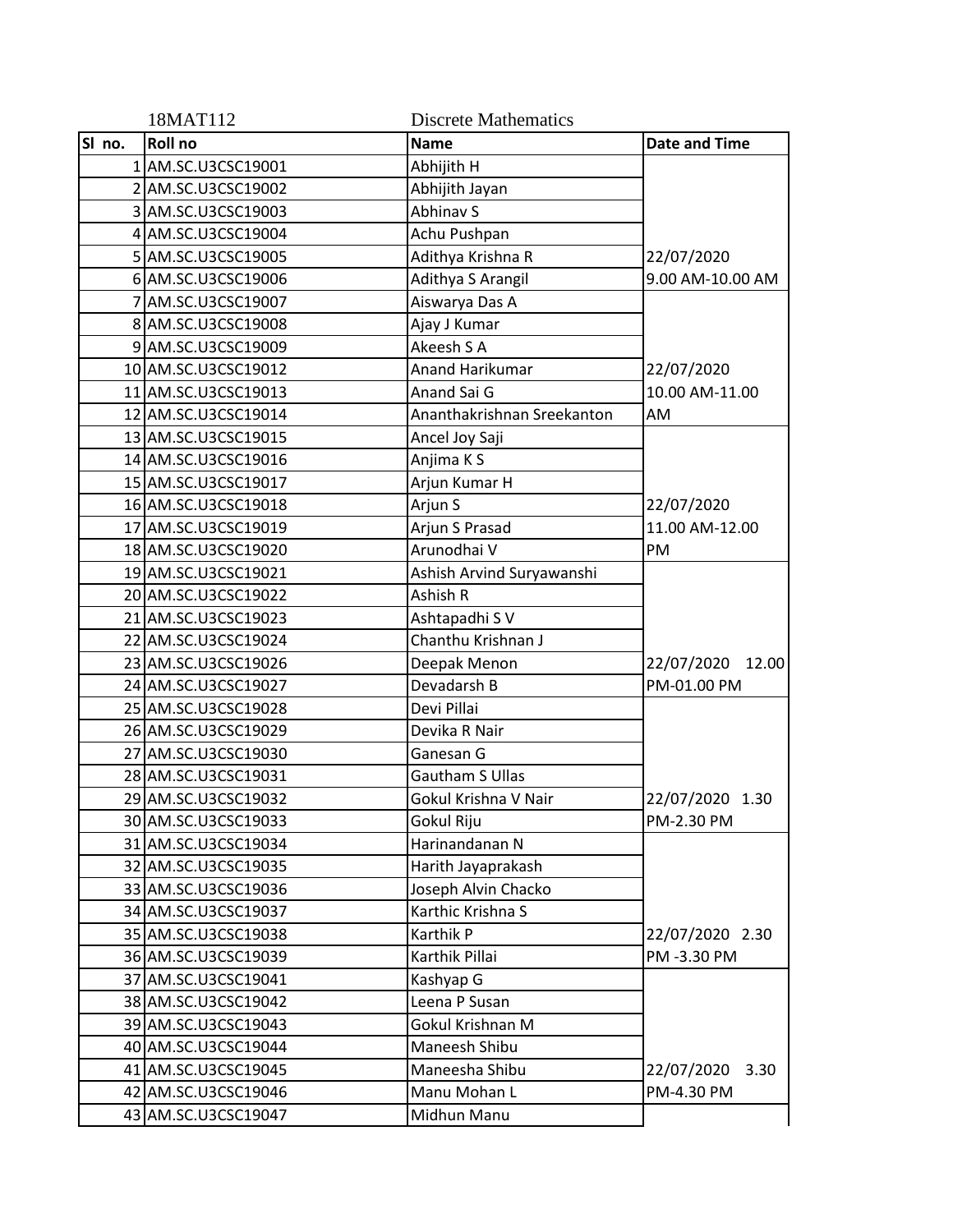| 44 AM.SC.U3CSC19048 | Mitul S Anil             |                 |
|---------------------|--------------------------|-----------------|
| 45 AM.SC.U3CSC19049 | Najiya Hassan            |                 |
| 46 AM.SC.U3CSC19050 | Nandini Sathyan S        |                 |
| 47 AM.SC.U3CSC19051 | Parvathy Priya M         | 22/07/2020 4.30 |
| 48 AM.SC.U3CSC19052 | Prajoyt Motiram Fadtare  | PM-5.30 PM      |
| 49 AM.SC.U3CSC19053 | R Padmanabhan            |                 |
| 50 AM.SC.U3CSC19054 | Rahul Gopinath           |                 |
| 51 AM.SC.U3CSC19055 | Raj Udayan               |                 |
| 52 AM.SC.U3CSC19056 | Sreelakshmi S            |                 |
| 53 AM.SC.U3CSC19057 | Sreelekshmi Deepa Kumari | 22/07/2020      |
| 54 AM.SC.U3CSC19058 | Sruthi M S               | 6.00PM-7.00PM   |
| 55 AM.SC.U3CSC19059 | Sundharesa Ramanaa A P   |                 |
| 56 AM.SC.U3CSC19060 | Unnikannan P             |                 |
| 57 AM.SC.U3CSC19061 | Vaishnavi SR             |                 |
| 58 AM.SC.U3CSC19062 | Vidhun K                 |                 |
| 59 AM.SC.U3CSC19063 | Vignesh R                | 22/07/2020      |
| 60 AM.SC.U3CSC19064 | Vinayak P Anand          | 7.00PM-8.00 PM  |
| 61 AM.SC.U3CSC19065 | Vishnu Prakash A         |                 |
| 62 AM.SC.U3CSC19066 | Vyshnavi S Pillai        |                 |
| 63 AM.SC.U3CSC19067 | Arun M                   |                 |
| 64 AM.SC.U3CSC19068 | Anjuraj J                |                 |
| 65 AM.SC.U3CSC19069 | Harinarayanan R          | 22/07/2020 8.00 |
| 66 AM.SC.U3CSC19501 | Megha Babu               | PM-9.00PM       |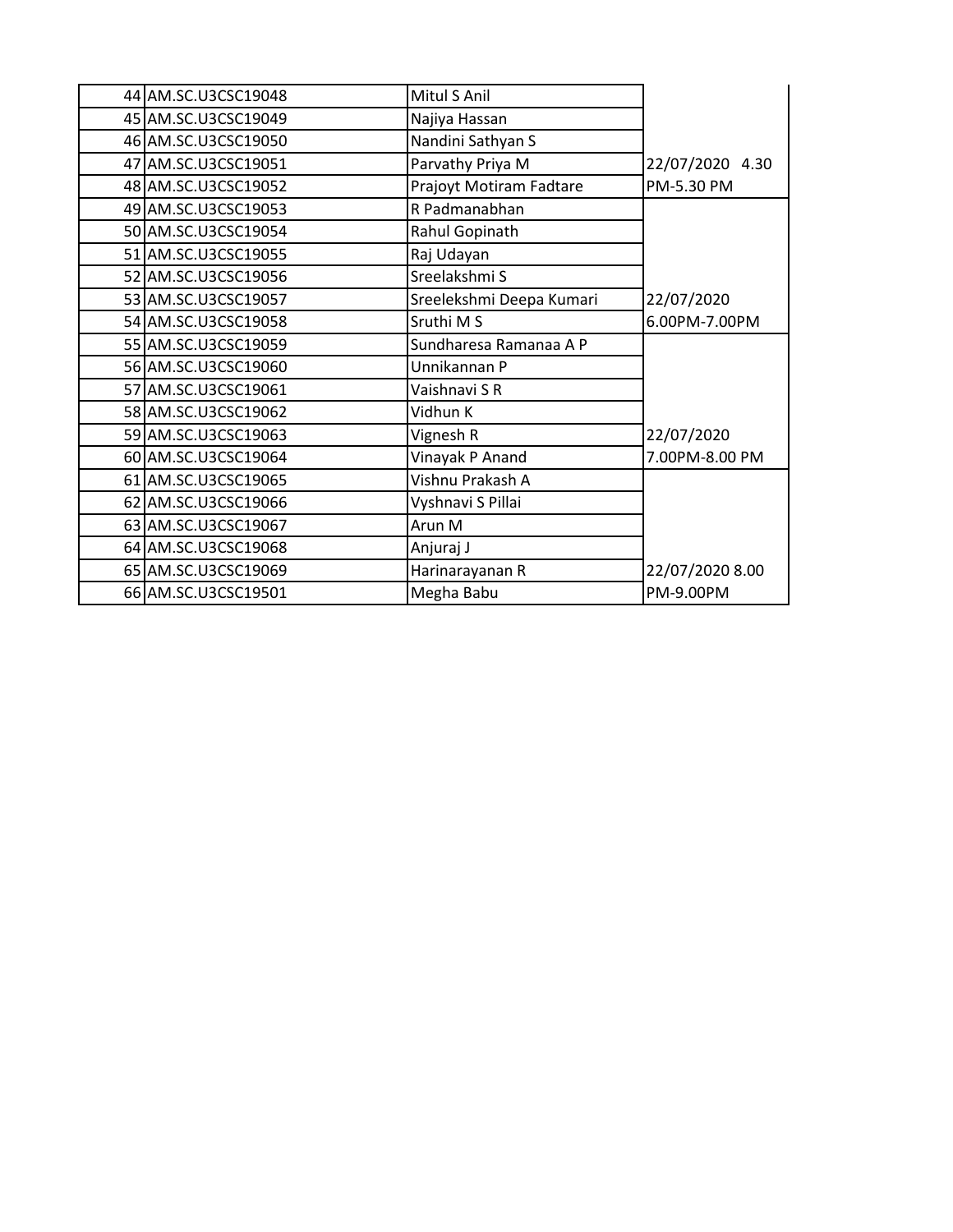Date **29/07/2020 SANSKRIT- II (18SAN111)**

| SI <sub>No.</sub> | Roll NO.                       | Name                      | <b>Time slot of Five</b><br>minutes each |
|-------------------|--------------------------------|---------------------------|------------------------------------------|
| 1                 | AM.AR.U316BCA013 Akshay Shetty |                           |                                          |
| 2                 | AM.SC.U3CSC19004               | Achu Pushpan              |                                          |
| 3                 | AM.SC.U3CSC19006               | Adithya S Arangil         |                                          |
| 4                 | AM.SC.U3CSC19008               | Ajay J Kumar              |                                          |
| 5                 | AM.SC.U3CSC19012               | <b>Anand Harikumar</b>    |                                          |
| 6                 | AM.SC.U3CSC19017               | Arjun Kumar H             |                                          |
| 7                 | AM.SC.U3CSC19020               | Arunodhai V               | 5:00 PM - 6:00 PM                        |
| 8                 | AM.SC.U3CSC19021               | Ashish Arvind Suryawanshi |                                          |
| 9                 | AM.SC.U3CSC19030               | Ganesan G                 |                                          |
| 10                | AM.SC.U3CSC19031               | Gautham S Ullas           |                                          |
| 11                | AM.SC.U3CSC19032               | Gokul Krishna V Nair      |                                          |
| 12                | AM.SC.U3CSC19035               | Harith Jayaprakash        |                                          |
| 13                | AM.SC.U3CSC19036               | Joseph Alvin Chacko       |                                          |
| 14                | AM.SC.U3CSC19037               | Karthic Krishna S         |                                          |
| 15                | AM.SC.U3CSC19041               | Kashyap G                 |                                          |
| 16                | AM.SC.U3CSC19045               | Maneesha Shibu            |                                          |
| 17                | AM.SC.U3CSC19046               | Manu Mohan L              |                                          |
| 18                | AM.SC.U3CSC19050               | Nandini Sathyan S         | $6:00$ PM - 7:00 PM                      |
| 19                | AM.SC.U3CSC19052               | Prajoyt Motiram Fadtare   |                                          |
| 20                | AM.SC.U3CSC19056               | Sreelakshmi S             |                                          |
| 21                | AM.SC.U3CSC19059               | Sundharesa Ramanaa A P    |                                          |
| 22                | AM.SC.U3CSC19069               | Harinarayanan R           |                                          |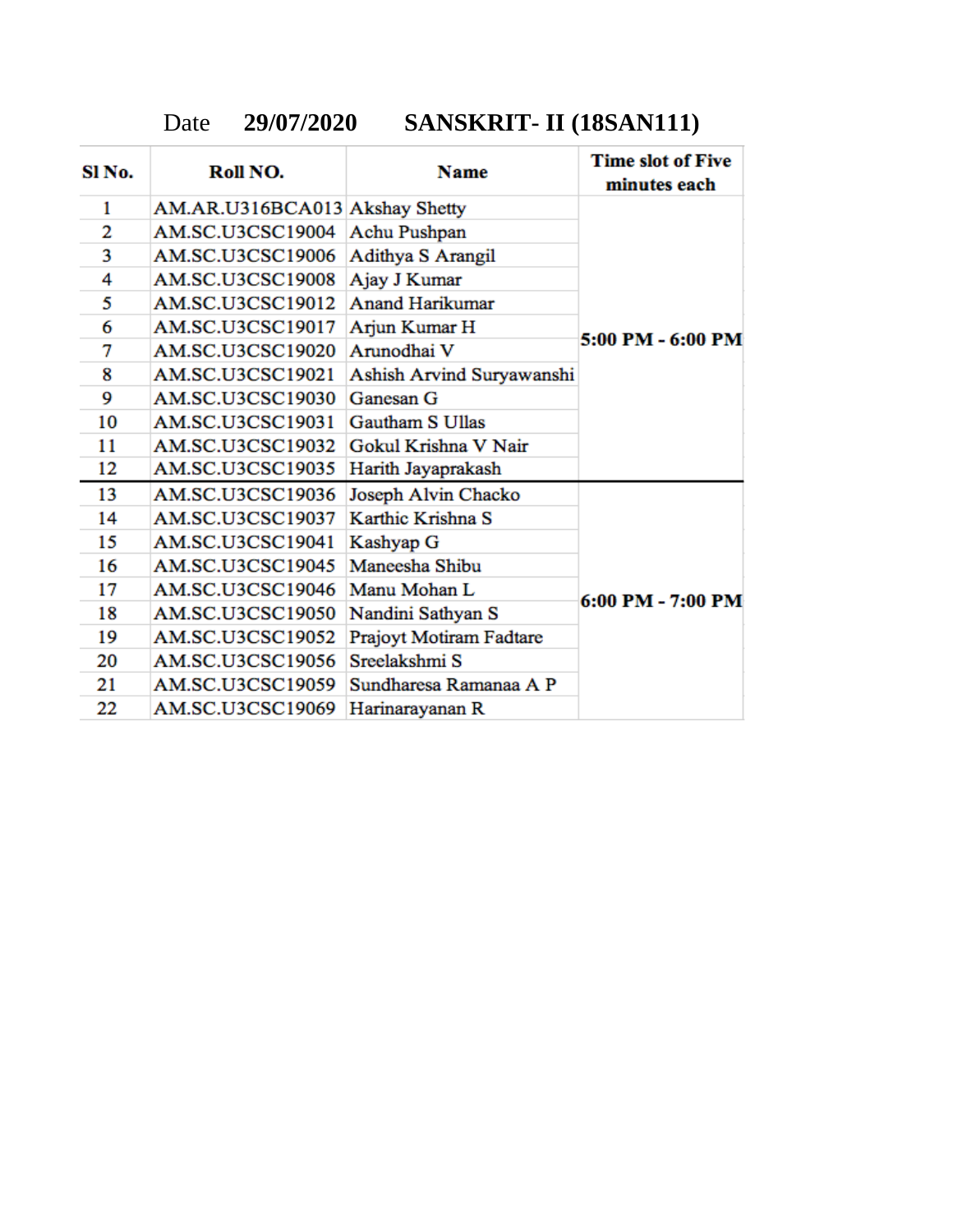| <b>Roll No</b>   | TOIVIALITT - IVIAIAYAIAIII II<br><b>Name</b> | Date & Time        |
|------------------|----------------------------------------------|--------------------|
| AM.SC.U3CSC19001 | Abhijith H                                   | 03/08/2020 - 10.00 |
| AM.SC.U3CSC19002 | Abhijith Jayan                               | 03/08/2020 - 10.05 |
| AM.SC.U3CSC19003 | Abhinav S                                    | 03/08/2020 - 10.10 |
| AM.SC.U3CSC19005 | Adithya Krishna R                            | 03/08/2020 - 10.15 |
| AM.SC.U3CSC19007 | Aiswarya Das A                               | 03/08/2020 - 10.20 |
| AM.SC.U3CSC19009 | Akeesh S A                                   | 03/08/2020 - 10.25 |
| AM.SC.U3CSC19013 | Anand Sai G                                  | 03/08/2020 - 10.30 |
| AM.SC.U3CSC19014 | Ananthakrishnan S                            | 03/08/2020 - 10.35 |
| AM.SC.U3CSC19015 | Ancel Joy Saji                               | 03/08/2020 - 10.40 |
| AM.SC.U3CSC19016 | Anjima K S                                   | 03/08/2020 - 10.45 |
| AM.SC.U3CSC19018 | Arjun S                                      | 03/08/2020 - 10.50 |
| AM.SC.U3CSC19019 | Arjun S Prasad                               | 03/08/2020 - 10.55 |
| AM.SC.U3CSC19022 | Ashish R                                     | 03/08/2020 - 11.00 |
| AM.SC.U3CSC19023 | Ashtapadhi S V                               | 03/08/2020 - 11.05 |
| AM.SC.U3CSC19024 | Chanthukrishnan J                            | 03/08/2020 - 11.10 |
| AM.SC.U3CSC19026 | Deepak Menon                                 | 03/08/2020 - 11.15 |
| AM.SC.U3CSC19027 | Devadarsh B                                  | 03/08/2020 - 11.20 |
| AM.SC.U3CSC19028 | Devi Pillai                                  | 03/08/2020 - 11.25 |
| AM.SC.U3CSC19029 | Devika R Nair                                | 03/08/2020 - 11.30 |
| AM.SC.U3CSC19033 | Gokul Riju                                   | 03/08/2020 - 11.35 |
| AM.SC.U3CSC19034 | Harinandanan N                               | 03/08/2020 - 11.40 |
| AM.SC.U3CSC19038 | Karthik P                                    | 03/08/2020 - 11.45 |
| AM.SC.U3CSC19039 | Karthik Pillai                               | 03/08/2020 - 11.50 |
| AM.SC.U3CSC19042 | Leena P Susan                                | 03/08/2020 - 11.55 |
| AM.SC.U3CSC19043 | M Gokul Krishnan                             | 03/08/2020 - 12.00 |
| AM.SC.U3CSC19044 | Maneesh Shibu                                | 03/08/2020 - 12.05 |
| AM.SC.U3CSC19047 | Midhun Manu                                  | 03/08/2020 - 12.10 |
| AM.SC.U3CSC19048 | Mitul S Anil                                 | 03/08/2020 - 12.15 |
| AM.SC.U3CSC19049 | Najiya Hassan                                | 03/08/2020 - 12.20 |
| AM.SC.U3CSC19051 | Parvathy Priya M                             | 03/08/2020 - 12.25 |
| AM.SC.U3CSC19053 | R Padmanabhan                                | 03/08/2020 - 12.30 |
| AM.SC.U3CSC19054 | Rahul Gopinath                               | 03/08/2020 - 12.35 |
| AM.SC.U3CSC19055 | Raj Udayan                                   | 03/08/2020 - 12.40 |
| AM.SC.U3CSC19057 | Sreelakshmi Deepakuma 03/08/2020 - 12.45     |                    |
| AM.SC.U3CSC19058 | Sruthi M S                                   | 03/08/2020 - 12.50 |
| AM.SC.U3CSC19060 | Unni Kannan P                                | 03/08/2020 - 12.55 |
| AM.SC.U3CSC19061 | Vaishnavi S R                                | 03/08/2020 - 02.00 |
| AM.SC.U3CSC19062 | Vidhun K                                     | 03/08/2020 - 02.05 |
| AM.SC.U3CSC19063 | Vignesh R                                    | 03/08/2020 - 02.10 |
| AM.SC.U3CSC19064 | Vinayak P Anand                              | 03/08/2020 - 02.15 |
| AM.SC.U3CSC19065 | Vishnu Prakash A                             | 03/08/2020 - 02.20 |
| AM.SC.U3CSC19066 | Vyshnavi S Pillai                            | 03/08/2020 - 02.25 |
| AM.SC.U3CSC19067 | Arun M                                       | 03/08/2020 - 02.30 |
| AM.SC.U3CSC19068 | Anju Raj                                     | 03/08/2020 - 02.35 |

18MAL111 - Malayalam II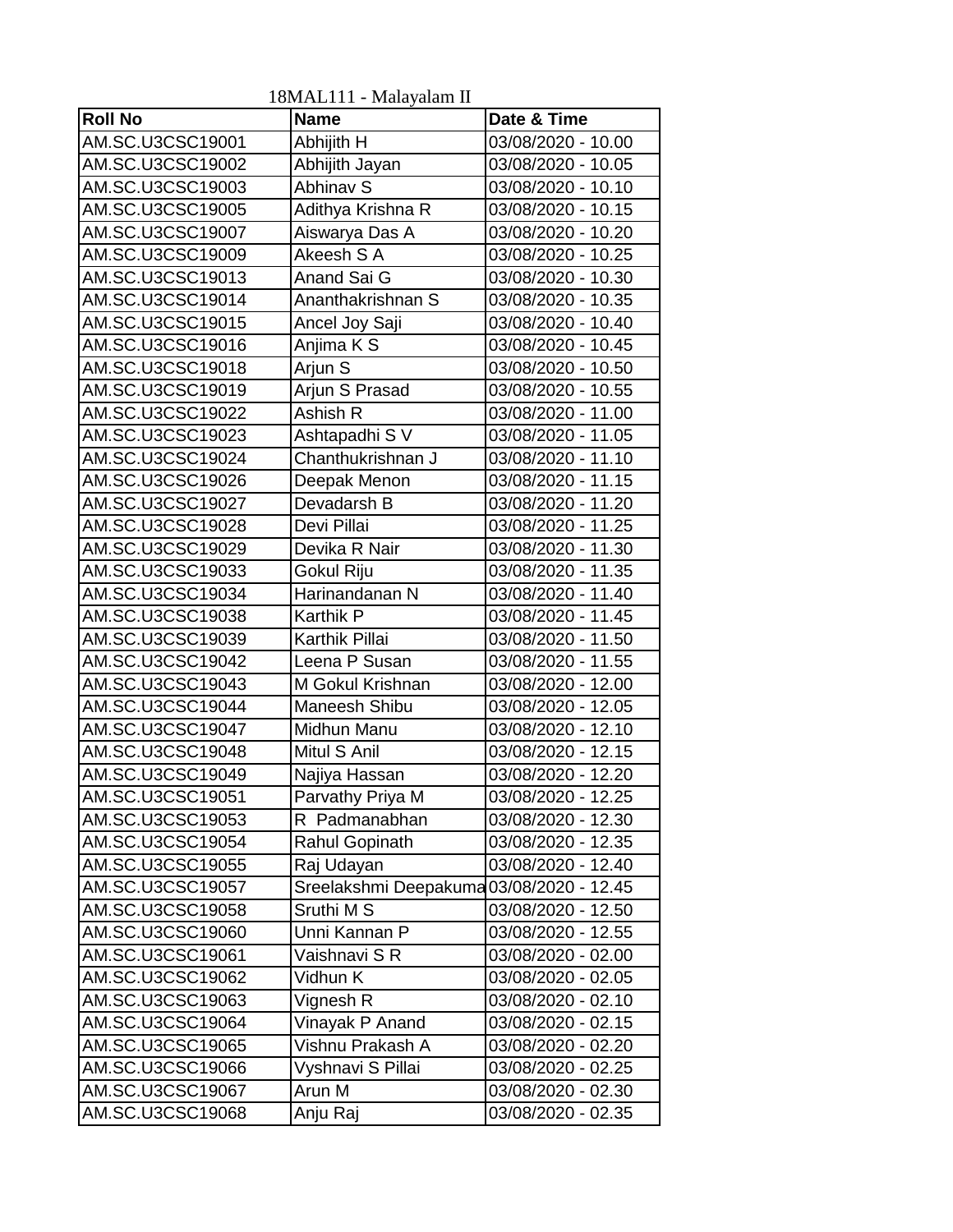| AM.SC.U3CSC19501 | Megha Babu | $ 03/08/2020 - 02.40$ |
|------------------|------------|-----------------------|
|                  |            |                       |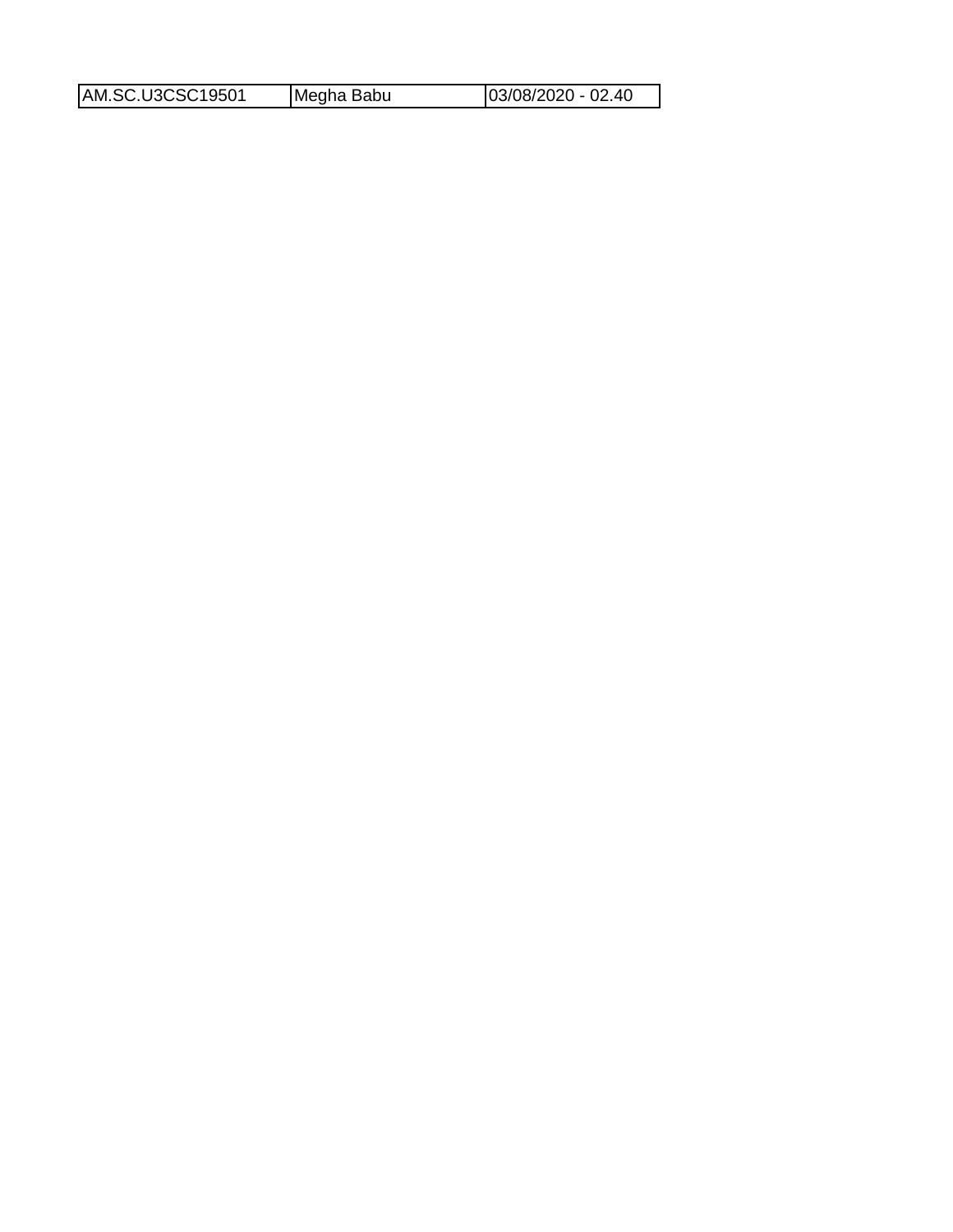| SL.No | <b>RollNo</b>       | <b>Student Name</b>        | <b>Date and Time</b> |
|-------|---------------------|----------------------------|----------------------|
|       | 1 AM.SC.U3CSC19001  | Abhijith H                 |                      |
|       | 2 AM.SC.U3CSC19002  | Abhijith Jayan             |                      |
|       | 3 AM.SC.U3CSC19003  | Abhinav S                  |                      |
|       | 4 AM.SC.U3CSC19004  | Achu Pushpan               |                      |
|       | 5 AM.SC.U3CSC19005  | Adithya Krishna R          |                      |
|       | 6 AM.SC.U3CSC19006  | Adithya S Arangil          |                      |
|       | 7 AM.SC.U3CSC19007  | Aiswarya Das A             |                      |
|       | 8 AM.SC.U3CSC19008  | Ajay J Kumar               |                      |
|       | 9 AM.SC.U3CSC19009  | Akeesh S A                 |                      |
|       | 10 AM.SC.U3CSC19012 | Anand Harikumar            |                      |
|       | 11 AM.SC.U3CSC19013 | Anand Sai G                |                      |
|       | 12 AM.SC.U3CSC19014 | Ananthakrishnan Sreekantor |                      |
|       | 13 AM.SC.U3CSC19015 | Ancel Joy Saji             |                      |
|       | 14 AM.SC.U3CSC19016 | Anjima K S                 |                      |
|       | 15 AM.SC.U3CSC19017 | Arjun Kumar H              |                      |
|       | 16 AM.SC.U3CSC19018 | Arjun S                    |                      |
|       | 17 AM.SC.U3CSC19019 | Arjun S Prasad             | 30/7/2020            |
|       | 18 AM.SC.U3CSC19020 | Arunodhai V                | 10 am -2.30 pm       |
|       | 19 AM.SC.U3CSC19021 | Ashish Arvind Suryawanshi  |                      |
|       | 20 AM.SC.U3CSC19022 | Ashish R                   |                      |
|       | 21 AM.SC.U3CSC19023 | Ashtapadhi SV              |                      |
|       | 22 AM.SC.U3CSC19024 | Chanthu Krishnan J         |                      |
|       | 23 AM.SC.U3CSC19026 | Deepak Menon               |                      |
|       | 24 AM.SC.U3CSC19027 | Devadarsh B                |                      |
|       | 25 AM.SC.U3CSC19028 | Devi Pillai                |                      |
|       | 26 AM.SC.U3CSC19029 | Devika R Nair              |                      |
|       | 27 AM.SC.U3CSC19030 | Ganesan G                  |                      |
|       | 28 AM.SC.U3CSC19031 | <b>Gautham S Ullas</b>     |                      |
|       | 29 AM.SC.U3CSC19032 | Gokul Krishna V Nair       |                      |
|       | 30 AM.SC.U3CSC19033 | Gokul Riju                 |                      |
|       | 31 AM.SC.U3CSC19034 | Harinandanan n             |                      |
|       | 32 AM.SC.U3CSC19035 | Harith Jayaprakash         |                      |

#### **18ENG121 Professional Communication**